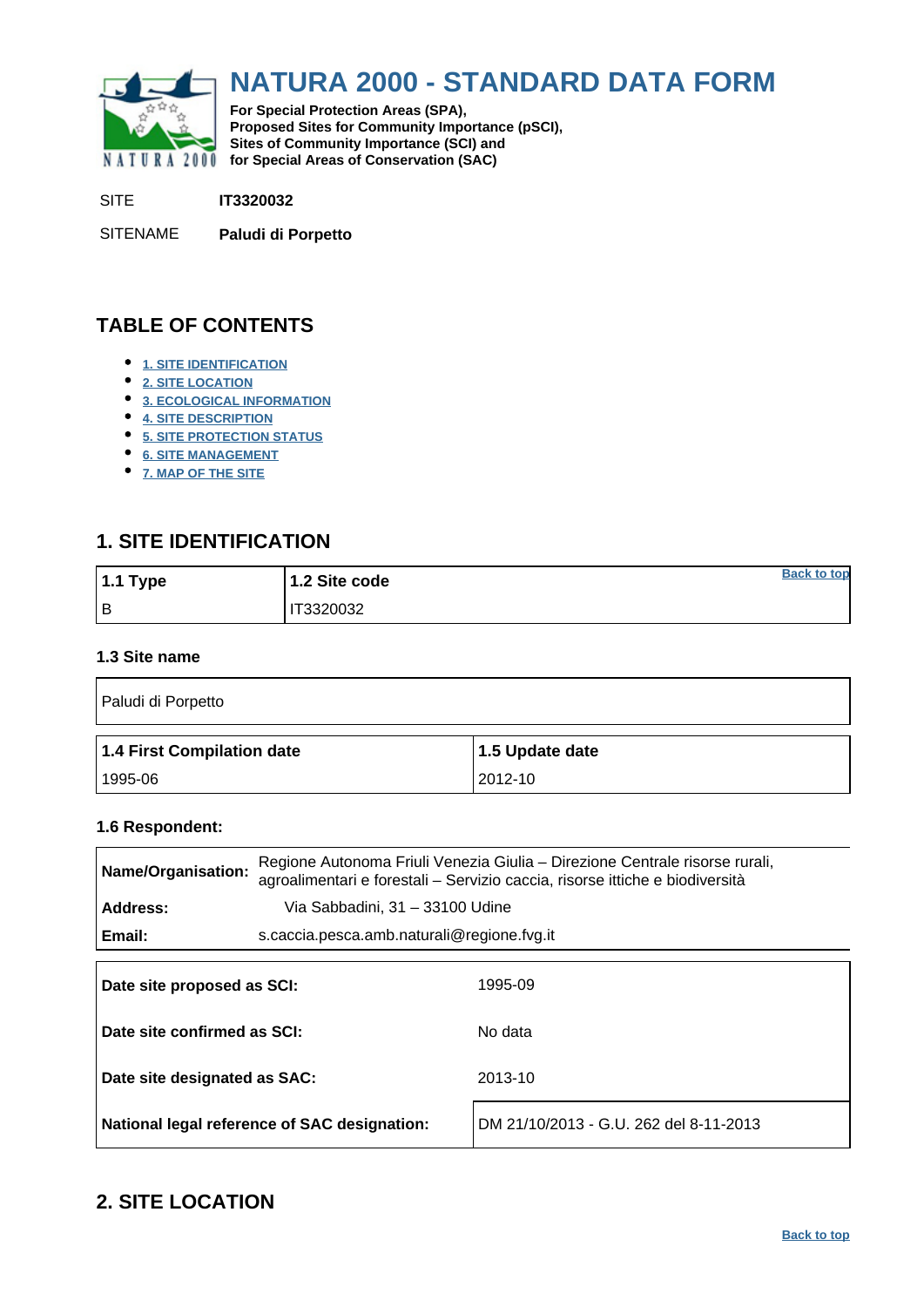### **2.1 Site-centre location [decimal degrees]:**

| Longitude<br>13.2272 | Latitude<br>45.8675 |
|----------------------|---------------------|
| 2.2 Area [ha]:       | 2.3 Marine area [%] |
| 24.0                 | 0.0                 |
|                      |                     |

#### **2.4 Sitelength [km]:**

0.0

### **2.5 Administrative region code and name**

| <b>NUTS level 2 code</b> | <b>Region Name</b>    |
|--------------------------|-----------------------|
| ITD4                     | Friuli-Venezia Giulia |

### **2.6 Biogeographical Region(s)**

Continental (100.0

# <span id="page-1-0"></span>**3. ECOLOGICAL INFORMATION**

#### **3.1 Habitat types present on the site and assessment for them**

**Annex I Habitat types Site assessment Code PF NP Cover [ha] Cave [number] Data quality A|B|C|D A|B|C Representativity Relative Surface Conservation Global** 3150 **b**  $\begin{array}{|c|c|c|c|c|c|}\n\hline\n\text{.} & \text{.} & \text{.} & \text{.} & \text{.} & \text{.} & \text{.} & \text{.} & \text{.} & \text{.} & \text{.} & \text{.} & \text{.} & \text{.} & \text{.} & \text{.} & \text{.} & \text{.} & \text{.} & \text{.} & \text{.} & \text{.} & \text{.} & \text{.} & \text{.} & \text{.} & \text{.} & \text{.} & \text{.} & \text{.} & \text{.} & \$ 62A0 0.05 G D 6430 **b** 0.91 G B C B B B 7210 **B**  $\begin{array}{|c|c|c|c|c|c|}\n\hline\n8.87 & & \text{G} & \text{A} & \text{C} & \text{B} & \text{B} \\
\hline\n\end{array}$ <sup>7230</sup> 2.34 G A C B B 91E0 1.76 G C C B C 91L0 **d**  $\begin{array}{|c|c|c|c|}\n\hline\n0.14 & \multicolumn{1}{|c|}{}\n\hline\n\end{array}$  G  $\begin{array}{|c|c|c|c|}\n\hline\n\end{array}$ 

**PF:** for the habitat types that can have a non-priority as well as a priority form (6210, 7130, 9430) enter "X" in the column PF to indicate the priority form.

**NP:** in case that a habitat type no longer exists in the site enter: x (optional)

#### **[Back to top](#page-0-0)**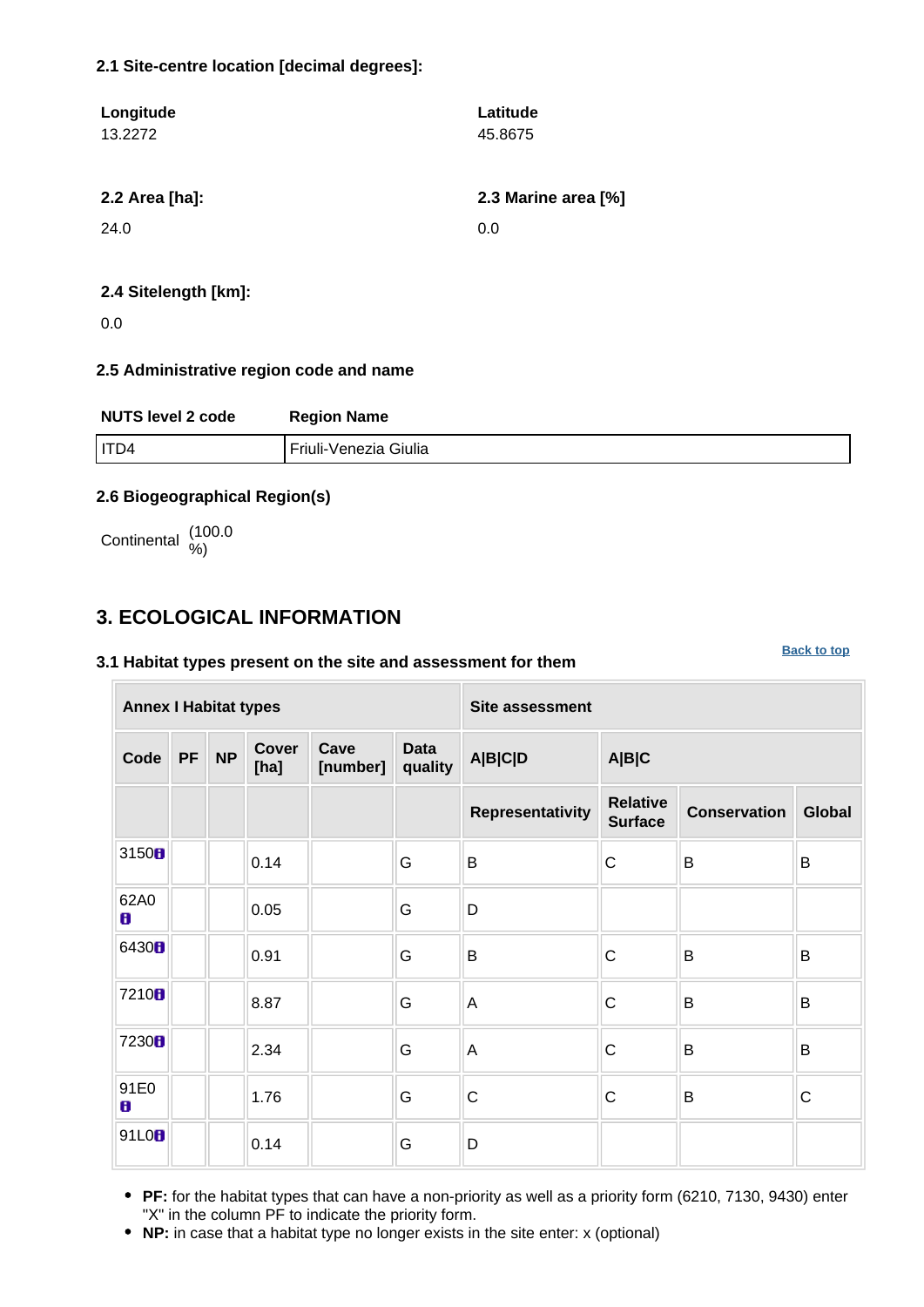- **Cover:** decimal values can be entered
- **Caves:** for habitat types 8310, 8330 (caves) enter the number of caves if estimated surface is not available.
- Data quality: G = 'Good' (e.g. based on surveys); M = 'Moderate' (e.g. based on partial data with some extrapolation); P = 'Poor' (e.g. rough estimation)

### **3.2 Species referred to in Article 4 of Directive 2009/147/EC and listed in Annex II of Directive 92/43/EEC and site evaluation for them**

| <b>Species</b> |      |                                     |              | Population in the site |              |                |                | Site assessment                |              |           |                         |             |             |             |
|----------------|------|-------------------------------------|--------------|------------------------|--------------|----------------|----------------|--------------------------------|--------------|-----------|-------------------------|-------------|-------------|-------------|
| G              | Code | <b>Scientific</b><br><b>Name</b>    | $\mathbf{s}$ | <b>NP</b>              | T            | <b>Size</b>    |                | D.qual.<br><b>Unit</b><br>Cat. |              |           | <b>A B C D</b><br>A B C |             |             |             |
|                |      |                                     |              |                        |              | Min            | <b>Max</b>     |                                |              |           | Pop.                    | Con.        | Iso.        | Glo         |
| B              | A229 | <b>Alcedo atthis</b>                |              |                        | p            | 1              | $\mathbf{1}$   | р                              |              | G         | D                       |             |             |             |
| L              | 1092 | <b>Austropotamobius</b><br>pallipes |              |                        | р            |                |                |                                | P            | G         | D                       |             |             |             |
| A              | 1193 | <b>Bombina</b><br>variegata         |              |                        | p            |                |                |                                | $\mathsf C$  | M         | $\mathsf C$             | B           | $\mathsf C$ | $\mathsf C$ |
| B              | A081 | <b>Circus</b><br>aeruginosus        |              |                        | r            | 1              | 1              | p                              |              | G         | C                       | B           | $\mathsf C$ | $\mathsf C$ |
| B              | A082 | <b>Circus cyaneus</b>               |              |                        | $\mathbf C$  |                |                |                                | $\mathsf{R}$ | G         | $\mathsf C$             | A           | $\mathsf C$ | B           |
| B              | A084 | <b>Circus pygargus</b>              |              |                        | r            | $\overline{2}$ | $\overline{2}$ | p                              |              | G         | $\mathsf C$             | A           | $\mathsf C$ | B           |
| F              | 5304 | <b>Cobitis bilineata</b>            |              |                        | р            |                |                |                                | $\mathsf{C}$ |           | D                       |             |             |             |
| B              | A027 | Egretta alba                        |              |                        | C            |                |                |                                | $\mathsf{C}$ |           | D                       |             |             |             |
| В              | A026 | Egretta garzetta                    |              |                        | C            |                |                |                                | $\mathsf C$  |           | D                       |             |             |             |
| R              | 1220 | <b>Emys orbicularis</b>             |              |                        | р            |                |                |                                | R            | M         | $\mathsf C$             | B           | $\mathsf C$ | $\mathsf C$ |
| P              | 1502 | <b>Erucastrum</b><br>palustre       |              |                        | р            |                |                |                                | P            | <b>DD</b> | D                       |             |             |             |
| P              | 1714 | Euphrasia<br>marchesettii           |              |                        | р            |                |                |                                | $\mathsf R$  |           | B                       | B           | B           | B           |
| L              | 6199 | Euplagia<br>quadripunctaria         |              |                        | р            |                |                |                                | $\mathsf{C}$ | G         | $\mathsf C$             | B           | $\mathsf C$ | B           |
| P              | 4096 | <b>Gladiolus</b><br>palustris       |              |                        | р            |                |                |                                | P            | <b>DD</b> | D                       |             |             |             |
| B              | A022 | <b>Ixobrychus</b><br>minutus        |              |                        | $\mathsf{r}$ | 1              | 1              | р                              |              | G         | D                       |             |             |             |
| B              | A338 | Lanius collurio                     |              |                        | r            | $\overline{2}$ | $\overline{2}$ | p                              |              | G         | D                       |             |             |             |
| B              | A176 | Larus<br>melanocephalus             |              |                        | W            |                |                |                                | $\vee$       |           | D                       |             |             |             |
| В              | A073 | <b>Milvus migrans</b>               |              |                        | $\mathbf{C}$ |                |                |                                | R            |           | D                       |             |             |             |
| B              | A023 | <b>Nycticorax</b><br>nycticorax     |              |                        | C            |                |                |                                | R            |           | D                       |             |             |             |
| $\mathbf{I}$   | 6177 | <b>Phengaris teleius</b>            |              |                        | p            |                |                |                                | $\vee$       | G         | $\mathsf C$             | $\mathsf C$ | B           | B           |
| В              | A120 | Porzana parva                       |              |                        | $\mathbf{C}$ |                |                |                                | $\vee$       |           | D                       |             |             |             |
| B              | A119 | Porzana porzana                     |              |                        | $\mathbf{C}$ |                |                |                                | $\mathsf{R}$ |           | D                       |             |             |             |
| Α              | 1215 | Rana latastei                       |              |                        | p            |                |                |                                | $\mathsf C$  | ${\sf M}$ | $\mathsf C$             | A           | $\mathsf C$ | $\mathsf C$ |
| F              | 1991 | Sabanejewia<br>larvata              |              |                        | р            |                |                |                                | ${\sf P}$    |           | D                       |             |             |             |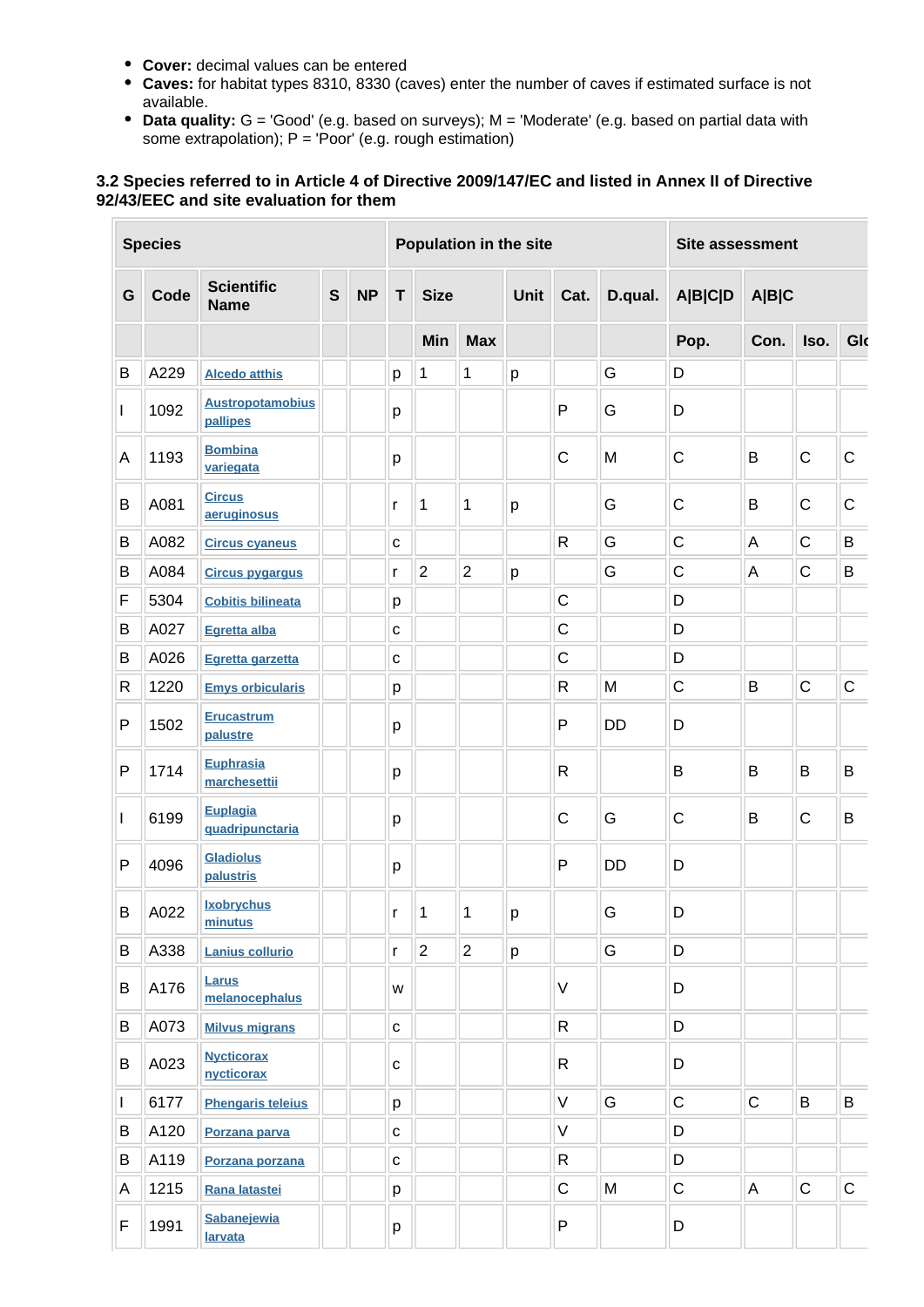| 1167<br>1 V L  | cornifor | $\sim$<br>∼ |  |  | M       | - |  |
|----------------|----------|-------------|--|--|---------|---|--|
| 404<br>I U I ' |          | ×<br>ı.     |  |  | --<br>◡ |   |  |

- **Group:** A = Amphibians, B = Birds, F = Fish, I = Invertebrates, M = Mammals, P = Plants, R = Reptiles
- **S:** in case that the data on species are sensitive and therefore have to be blocked for any public access enter: yes
- **NP:** in case that a species is no longer present in the site enter: x (optional)
- **Type:**  $p =$  permanent,  $r =$  reproducing,  $c =$  concentration,  $w =$  wintering (for plant and non-migratory species use permanent)
- $\bullet$  Unit: i = individuals,  $p =$  pairs or other units according to the Standard list of population units and codes in accordance with Article 12 and 17 reporting (see **[reference portal](http://bd.eionet.europa.eu/activities/Natura_2000/reference_portal)**)
- **Abundance categories (Cat.):** C = common, R = rare, V = very rare, P = present to fill if data are deficient (DD) or in addition to population size information
- $\bullet$ **Data quality:** G = 'Good' (e.g. based on surveys); M = 'Moderate' (e.g. based on partial data with some extrapolation);  $P = Popor'$  (e.g. rough estimation);  $VP = Very$  poor' (use this category only, if not even a rough estimation of the population size can be made, in this case the fields for population size can remain empty, but the field "Abundance categories" has to be filled in)

#### **3.3 Other important species of flora and fauna (optional)**

| <b>Species</b>           |             |                                                  |              |           |             | Population in the site |  |                |              | <b>Motivation</b> |              |                |              |         |
|--------------------------|-------------|--------------------------------------------------|--------------|-----------|-------------|------------------------|--|----------------|--------------|-------------------|--------------|----------------|--------------|---------|
| Group                    | <b>CODE</b> | <b>Scientific</b><br><b>Name</b>                 | $\mathbf{s}$ | <b>NP</b> | <b>Size</b> | Unit<br>Cat.           |  |                | <b>Annex</b> | <b>Species</b>    | <b>Other</b> | categories     |              |         |
|                          |             |                                                  |              |           | Min         | <b>Max</b>             |  | <b>C R V P</b> | IV           | $\mathsf{V}$      | $\mathsf{A}$ | $\overline{B}$ | $\mathbf{C}$ | D       |
| $\mathsf{P}$             |             | <b>Allium</b><br>suaveolens                      |              |           |             |                        |  | $\mathsf{C}$   |              |                   | X            |                |              |         |
| $\mathsf{P}$             |             | <b>Anagallis</b><br>tenella                      |              |           |             |                        |  | $\mathsf{P}$   |              |                   | X            |                |              |         |
| M                        |             | <b>Arvicola</b><br>terrestris<br><b>italicus</b> |              |           |             |                        |  | $\mathsf C$    |              |                   |              |                | X            | X       |
| $\mathsf{P}$             |             | <b>Centaurea</b><br>forojulensis                 |              |           |             |                        |  | $\mathsf{C}$   |              |                   | X            | X              |              | X       |
| $\overline{\phantom{a}}$ |             | <b>Chrysochraon</b><br>dispar ssp.<br>giganteus  |              |           |             |                        |  | P              |              |                   |              |                |              | X       |
| $\sf P$                  |             | <b>Cirsium canum</b>                             |              |           |             |                        |  | $\mathsf{P}$   |              |                   | X            |                |              |         |
| ${\sf R}$                | 1281        | <b>Elaphe</b><br>longissima                      |              |           |             |                        |  | P              | X            |                   |              |                | X            | X       |
| $\mathsf{P}$             |             | Gentiana<br>pneumonanthe                         |              |           |             |                        |  | $\mathsf{C}$   |              |                   | X            |                |              | X       |
| $\mathsf{I}$             | 1026        | <b>Helix pomatia</b>                             |              |           |             |                        |  | $\overline{P}$ |              | $\mathsf X$       |              |                | X            | $\sf X$ |
| ${\sf R}$                | 5670        | <b>Hierophis</b><br>viridiflavus                 |              |           |             |                        |  | $\mathsf{C}$   | X            |                   |              |                | X            | $\sf X$ |
| $\mathsf{P}$             |             | <b>Hottonia</b><br>palustris                     |              |           |             |                        |  | $\mathsf{P}$   |              |                   | X            |                |              | X       |
| $\overline{A}$           | 5358        | <b>Hyla intermedia</b>                           |              |           |             |                        |  | $\mathsf{C}$   |              |                   |              |                | X            | $\sf X$ |
| $\mathsf F$              |             | <b>Knipowitschia</b><br>punctatissima            |              |           |             |                        |  |                |              |                   |              |                |              | X       |
| M                        | 1358        | <b>Mustela</b><br>putorius                       |              |           |             |                        |  | $\mathsf{R}$   |              | X                 | X            |                | X            | X       |
|                          |             | <b>Orchis</b>                                    |              |           |             |                        |  |                |              |                   |              |                |              |         |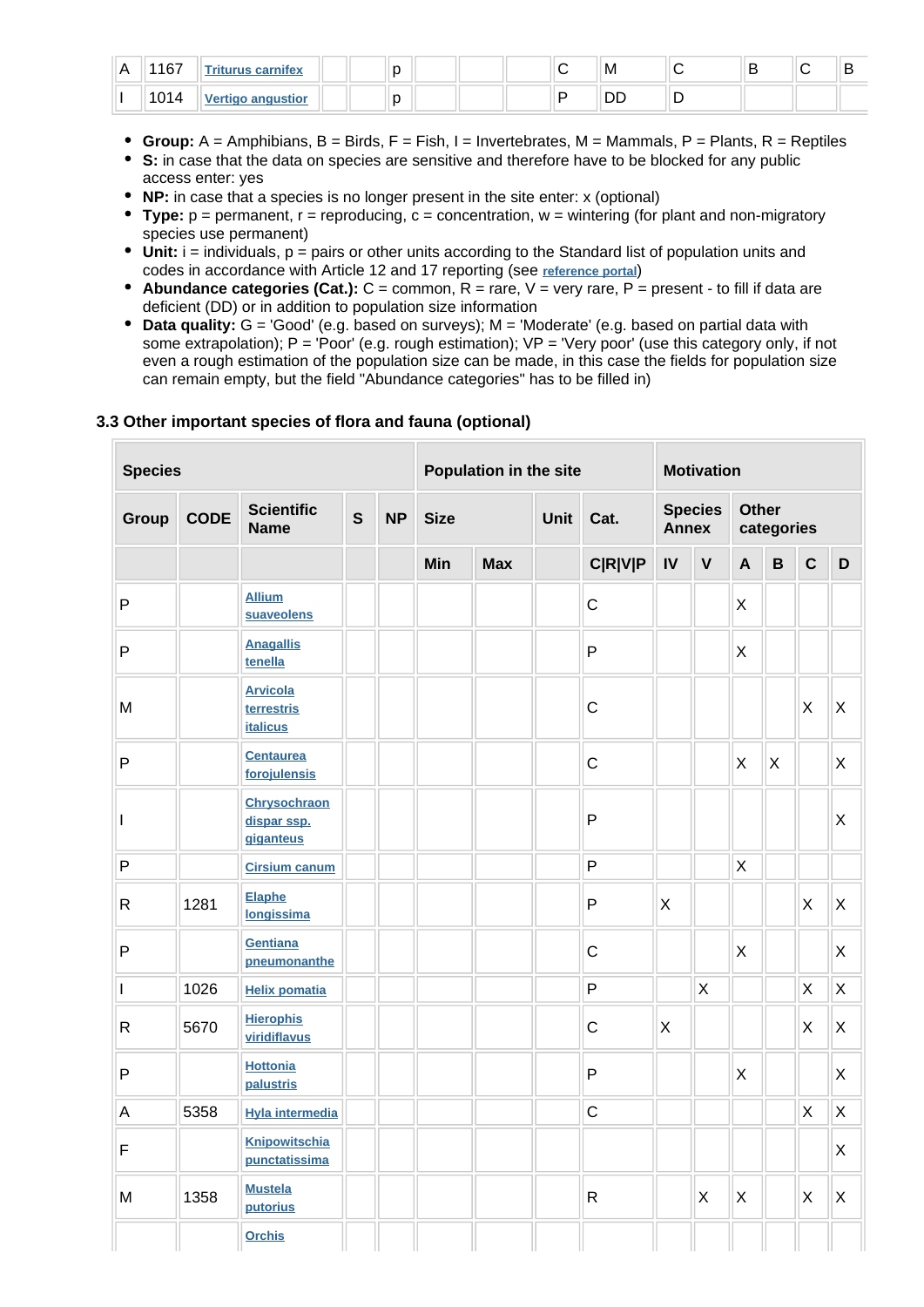| $\mathsf{P}$ |      | palustris                         |  |  | $\mathsf{P}$ |   |                         | X |              | $\mathsf{X}$ | $\mathsf{X}$ |
|--------------|------|-----------------------------------|--|--|--------------|---|-------------------------|---|--------------|--------------|--------------|
| $\mathsf{P}$ |      | Plantago<br>altissima             |  |  | $\mathsf C$  |   |                         | X |              |              |              |
| $\mathsf{R}$ | 1256 | <b>Podarcis</b><br>muralis        |  |  | $\mathsf{C}$ | X |                         |   |              | X            | $\mathsf{X}$ |
| A            | 1209 | Rana dalmatina                    |  |  | $\mathsf C$  | X |                         |   |              | X            | X            |
| A            | 1210 | Rana esculenta                    |  |  | $\mathsf C$  |   | $\mathsf{X}$            |   |              | X            | X            |
| A            | 1207 | Rana lessonae                     |  |  | $\mathsf C$  | X |                         |   |              | X            | X            |
| $\mathsf{P}$ |      | <b>Senecio</b><br>fontanicola     |  |  | $\mathsf{C}$ |   |                         | X | $\mathsf{X}$ |              |              |
| $\mathsf{P}$ |      | <b>Sesleria</b><br>uliginosa      |  |  | $\mathsf{P}$ |   |                         | X |              |              |              |
|              | 1033 | Unio<br>elongatulus               |  |  | $\mathsf{P}$ |   | $\overline{\mathsf{x}}$ |   |              | X            |              |
| $\mathsf{R}$ | 5902 | Vipera aspis<br>francisciredi     |  |  | $\mathsf{P}$ |   |                         |   |              | X            | $\times$     |
| $\mathsf{R}$ | 5995 | Zootoca<br>vivipara<br>carniolica |  |  | $\mathsf{P}$ |   |                         | X |              | X            | X            |

- **Group:** A = Amphibians, B = Birds, F = Fish, Fu = Fungi, I = Invertebrates, L = Lichens, M = Mammals,  $P =$  Plants,  $R =$  Reptiles
- **CODE:** for Birds, Annex IV and V species the code as provided in the reference portal should be used in addition to the scientific name
- **S:** in case that the data on species are sensitive and therefore have to be blocked for any public access enter: yes
- **NP:** in case that a species is no longer present in the site enter: x (optional)
- **Unit:** i = individuals, p = pairs or other units according to the standard list of population units and codes in accordance with Article 12 and 17 reporting, (see **[reference portal](http://bd.eionet.europa.eu/activities/Natura_2000/reference_portal)**)
- **Cat.:** Abundance categories:  $C =$  common,  $R =$  rare,  $V =$  very rare,  $P =$  present
- **Motivation categories: IV, V:** Annex Species (Habitats Directive), **A:** National Red List data; **B:** Endemics; **C:** International Conventions; **D:** other reasons

# <span id="page-4-0"></span>**4. SITE DESCRIPTION**

#### **4.1 General site character**

**[Back to top](#page-0-0)**

| <b>Habitat class</b>       | % Cover |
|----------------------------|---------|
| N08                        | 30.0    |
| <b>N07</b>                 | 40.0    |
| N23                        | 3.0     |
| N <sub>16</sub>            | 4.0     |
| N <sub>10</sub>            | $5.0\,$ |
| <b>N06</b>                 | 6.0     |
| N <sub>12</sub>            | 12.0    |
| <b>Total Habitat Cover</b> | 100     |

#### **Other Site Characteristics**

Il sito, caratterizzato da alluvioni limose per lo più calcareo-dolomitiche, racchiude habitat paludosi formatisi grazie al fenomeno della risorgenza. La superficie del sito è prevalentemente occupata da formazioni erbacee riconducibili all'Erucastro-schoeneto e al cladieto, con presenza di lembi arbustivi a salice cenerino e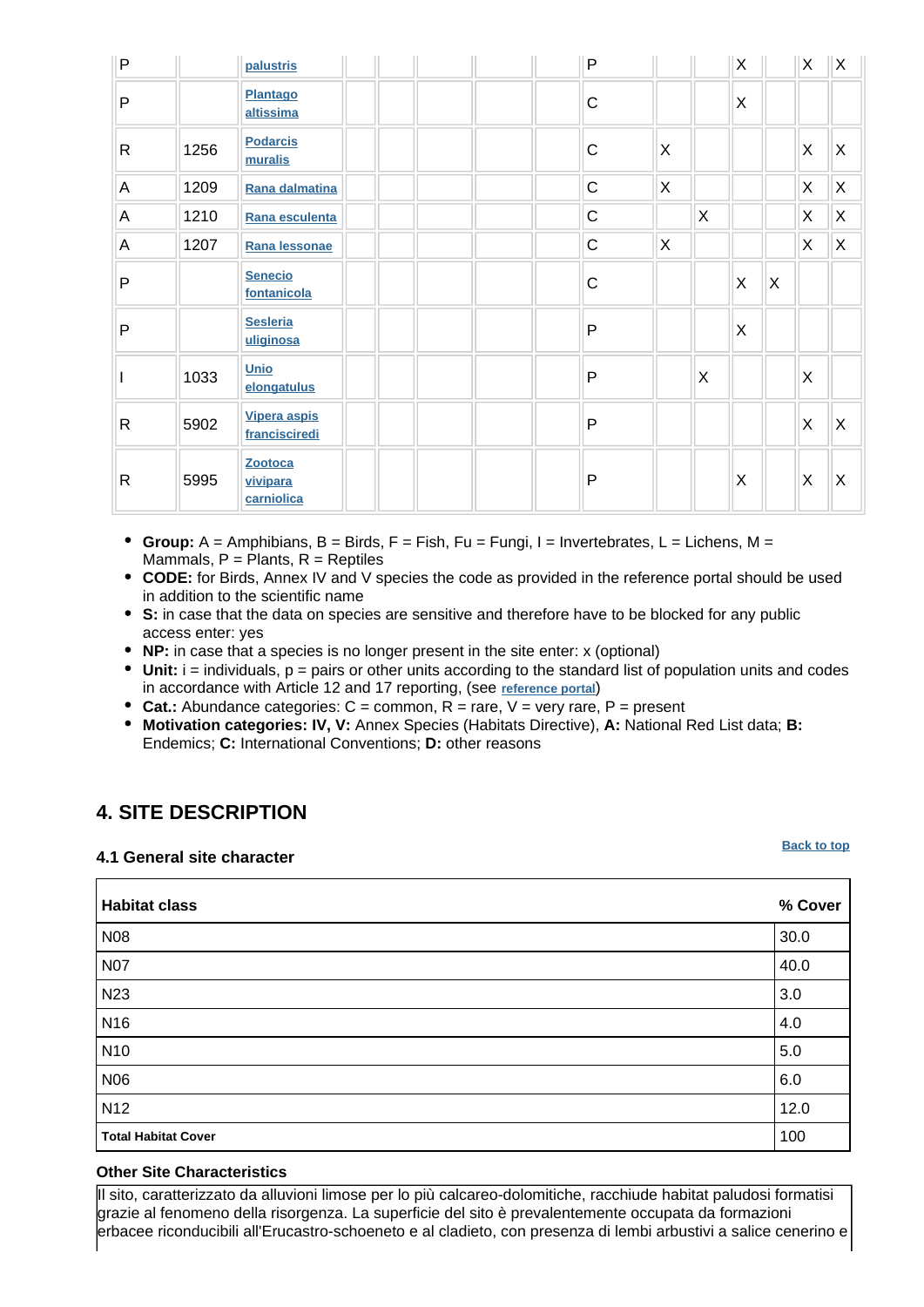formazioni a ontano nero e salice bianco. Sono presenti evidenti fenomeni di incespugliamento. Di notevole interesse sono pure le vaste popolazioni a Cladium mariscus.

### **4.2 Quality and importance**

Il sito è importante dal punto di vista floristico per la presenza delle specie tipiche degli ambienti palustri e di torbiera. Interessanti sono alcuneampie olle di risorgiva con Nymphaea alba e Potamogeton natans. Importante sito di rifugio per diverse specie di uccelli. Si segnala in modo particolare la presenza di tre specie del genere Circus, due delle quali nidificanti. Zootoca vivipara ssp. carniolica è qui citata in quanto popolazione relitta, mentre le popolazioni di Vipera aspis francisciredi sono considerate particolarmente importanti in quanto per lo più isolate. Nella zona è anche decisamente frequente Arvicola terrestris italicus. Nelle acque della zona vivono discrete popolazioni di Austropotamobius pallipes, Cobitis taenia, Knipowitschia punctatissima e Sabanejewia larvata. Nell'area sono presenti Emys orbicularis, Rana latastei, Bombina variegata, Triturus carnifex. Da notare la presenza nell'area, tra gli invertebrati, di Vertigo angustior, Maculinea telejus, lepidottero particolarmente raro e minacciato, e Euplagia quadripunctaria.

### **4.3 Threats, pressures and activities with impacts on the site**

The most important impacts and activities with high effect on the site

| Negative Impacts   |                                       |                                   |                           |  |  |  |  |  |
|--------------------|---------------------------------------|-----------------------------------|---------------------------|--|--|--|--|--|
| Rank               | Threats<br>and<br>pressures<br>[code] | Pollution<br>(optional)<br>[code] | inside/outside<br>[i o b] |  |  |  |  |  |
| lн                 | J02.03                                |                                   | 0                         |  |  |  |  |  |
| 叵                  | F03.01                                |                                   | b                         |  |  |  |  |  |
| M                  | D01.01                                |                                   | b                         |  |  |  |  |  |
| M                  | A08                                   |                                   | 0                         |  |  |  |  |  |
| M                  | A01                                   |                                   | b                         |  |  |  |  |  |
| $\overline{\sf H}$ | J02.06.01                             |                                   | о                         |  |  |  |  |  |
| F                  | K02                                   |                                   | b                         |  |  |  |  |  |
| M                  | H <sub>02</sub>                       |                                   | b                         |  |  |  |  |  |
| M                  | H <sub>01</sub>                       |                                   | b                         |  |  |  |  |  |
| M                  | 101                                   |                                   | b                         |  |  |  |  |  |
| lн                 | D01.02                                |                                   | b                         |  |  |  |  |  |
|                    | E03.03                                |                                   |                           |  |  |  |  |  |
| M                  | F02                                   |                                   | b                         |  |  |  |  |  |

| Positive Impacts |                                                |                             |                           |
|------------------|------------------------------------------------|-----------------------------|---------------------------|
| <b>Rank</b>      | Activities,<br>management (optional)<br>[code] | <b>IPollution</b><br>[code] | inside/outside<br>[i o b] |

Rank:  $H = high$ ,  $M = medium$ ,  $L = low$ 

Pollution:  $N =$  Nitrogen input, P = Phosphor/Phosphate input, A = Acid input/acidification,

 $T =$  toxic inorganic chemicals,  $O =$  toxic organic chemicals,  $X =$  Mixed pollutions

 $i = inside, o = outside, b = both$ 

### **4.5 Documentation**

BULGARINI F., CALVARIO E., FRATICELLI F., PETRETTI F. & SARROCCO S., 1999. Libro Rosso degli animali d'Italia. Vertebrati. WWf Italia ed., Roma: 1-210. CANDOTTO S., CASTELLANI R. & PARODI R., 2003 - Nidificazione di una coppia di Albanella minore Circus pygargus nella bassa pianura friulana, con la femmina e un giovane aventi piumaggio melanico. Avocetta, 27:106.
 DEL FAVERO R., POLDINI L., BORTOLI P.L., DREOSSI G., LASEN C., VANONE G., 1998. La vegetazione forestale e la selvicoltura nella regione Friuli-Venezia Giulia. Reg. Auton. Friuli-Venezia Giulia, Direz. Reg. delle Foreste, Servizio Selvicoltur 1 pp. 440, 2: 1- 303, I-LIII, 61 grafici, Udine HUEMER P., MORANDINI C., 2005. Wetlands Habitats in Friuli Venezia Giulia: relict areas of biodiversity for Lepidoptera. Gortania, 27: 137-226. MARTELLI D. & PARODI R., 1992. Albanella minore, Circus Pygargus. In: Brichetti P. et al. (eds.), Fauna d'Italia. XXIX. Aves, I., Ed. Calderini, pp. 541-550, Bologna.
 MARTINI F. & POLDINI L., 1986. Distribuzione ed ecologia di Erucastrum palustre (Pir.) Vis.. Gortania 8: 221-242.
 ORIOLO G., DEL FAVERO G., SIARDI E., DREOSSI G. F., VANONE G., 2010. Tipologie dei boschi ripariali e palustri in Friuli Venezia Giulia. Regione Autonoma Friuli Venezia Giulia. 95 pp. POLDINI L. & ORIOLO G., 2002. Alcune entità nuove e neglette per la flora italiana. Inf. Bot. Ital., 34(1): 105-114.
 POLDINI L., 1973. Die Pflanzendecke der Kalkflachmoore in Friaul (Nordostitalien). Ber. Geobot. Inst. ETH, Stiftung Rübel, 51: 166-178, Zürich.
 POLDINI L., 1977. Centaurea forojuliensis, della sect. Jacea DC. s. str., nuova entità dal Friuli. Giorn. Bot. Ital. 111(6): 368.
 RUFFO S. &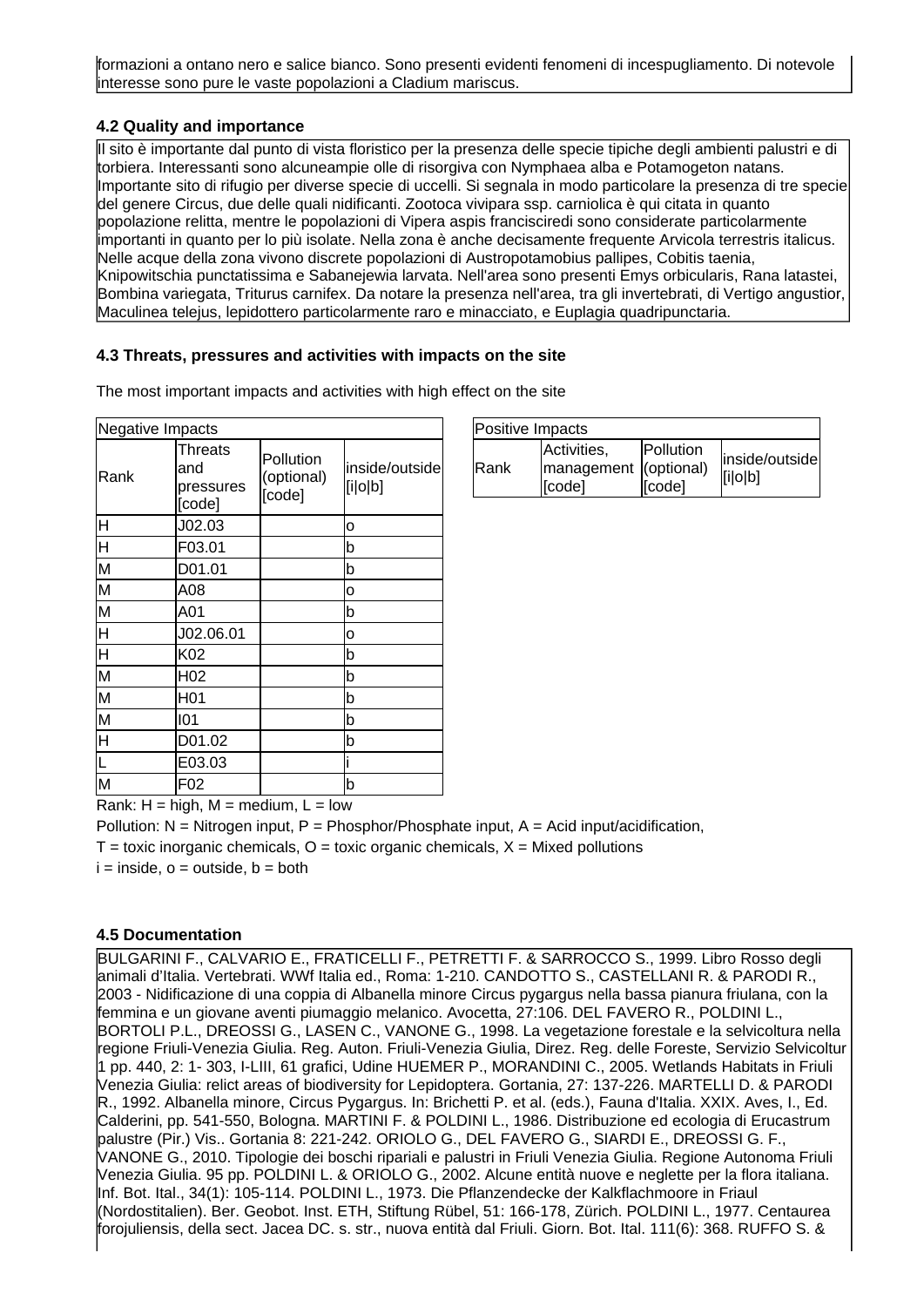STOCH F. (cur.), 2006. Checklist and distribution of the Italian fauna. Memorie del Museo Civico di Storia Naturale di Verona, 2. Serie, Sezione Scienze della Vita 17, with CD-ROM. SBURLINO G. & GHIRELLI L., 1994. Le cenosi a Schoenus nigricans del Caricion davallianae Klika 1934 nella Pianura Padana orientale (Veneto-Friuli). Studia Geobot. 14: 63-68.
 SBURLINO G., BRACCO F., BUFFA G., GHIRELLI L., 1995. Rapporti dinamici e spaziali nella vegetazione legata alle torbiere basse neutro-alcaline delle risorgive della Pianura Padana orientale (Italia settentrionale). Coll. Phytosoc. 24: 286-294 SBURLINO G., GHIRELLI L., 1994. Le cenosi a Schoenus nigricans del Caricion davallianae SBURLINO G., POLDINI L., VENANZONI R., GHIRELLI L., 2011. Italian black alder swamps: Their syntaxonomic relationships and originality within the European context. Pl. Biosyst. 145, Supplement: 148-171. SBURLINO G., TOMASELLA M., ORIOLO G., POLDINI L., 2004 (2005). La vegetazione acquatica e palustre dell'Italia nord-orientale. 1 - La classe Lemnetea Tüxen ex O. Bolòs et Masclans 1955, Fitosociologia 41(1): 27-42. SGUAZZIN F., 2000. Briofite raccolte nella fascia delle risorgive del basso Friuli. Gortania 22: 69-76. STOCH F., a cura di, 2003. Monitoraggio della componente faunistica dei Biotopi Naturali del Friuli Venezia Giulia. Relazione finale, inedita, del Museo Friulano di Storia Naturale di Udine consegnata all'Azienda dei Parchi e delle Foreste della Regione Autonoma Friuli Venezia Giulia in base a convenzione.

# <span id="page-6-0"></span>**5. SITE PROTECTION STATUS (optional)**

| 5.1 Designation types at national and regional level: |                                                      |             |           |      |                                                   |  |  |
|-------------------------------------------------------|------------------------------------------------------|-------------|-----------|------|---------------------------------------------------|--|--|
| Code                                                  | Cover [%]                                            | Code        | Cover [%] | Code | Cover [%]                                         |  |  |
| <b>IT30</b>                                           | 100.0                                                | <b>IT99</b> | 59.0      |      |                                                   |  |  |
|                                                       | 5.2 Relation of the described site with other sites: |             |           |      |                                                   |  |  |
|                                                       | designated at national or regional level:            |             |           |      |                                                   |  |  |
| Tuma aada                                             | $P_{\text{max}}$                                     |             |           |      | $T \cdot \cdots \cdot$<br>$P_{\text{max}}$ $P(1)$ |  |  |

| Type code | Site name              | Type | Cover [%] |
|-----------|------------------------|------|-----------|
| I IT30    | Biotopo Palude Fraghis | $=$  | 100.0     |

# <span id="page-6-1"></span>**6. SITE MANAGEMENT**

### **6.1 Body(ies) responsible for the site management:**

Organisation: Regione Autonoma Friuli Venezia Giulia – Direzione Centrale risorse rurali, agroalimentari e forestali – Servizio caccia, risorse ittiche e biodiversità Address: Via Sabbadini, 31 – 33100 Udine Email: s.caccia.pesca.amb.naturali@regione.fvg.it

# **6.2 Management Plan(s):**

An actual management plan does exist:

| Ι                      | Yes                    |
|------------------------|------------------------|
| $\mathsf{I}\mathsf{I}$ | No, but in preparation |
| $\sqrt{X}$             | No                     |

# **6.3 Conservation measures (optional)**

<span id="page-6-2"></span>DGR 546 del 28.03.2013 "Misure di conservazione di 28 SIC della regione biogeografica continentale del Friuli Venezia Giulia" pubblicata sul I SUPPLEMENTO ORDINARIO N. 15 DEL 10 APRILE 2013 AL BUR N. 15 DEL 10 APRILE 2013 http://bur.regione.fvg.it/newbur/visionaBUR?bnum=2013/04/10/15\_1

**[Back to top](#page-0-0)**

**[Back to top](#page-0-0)**